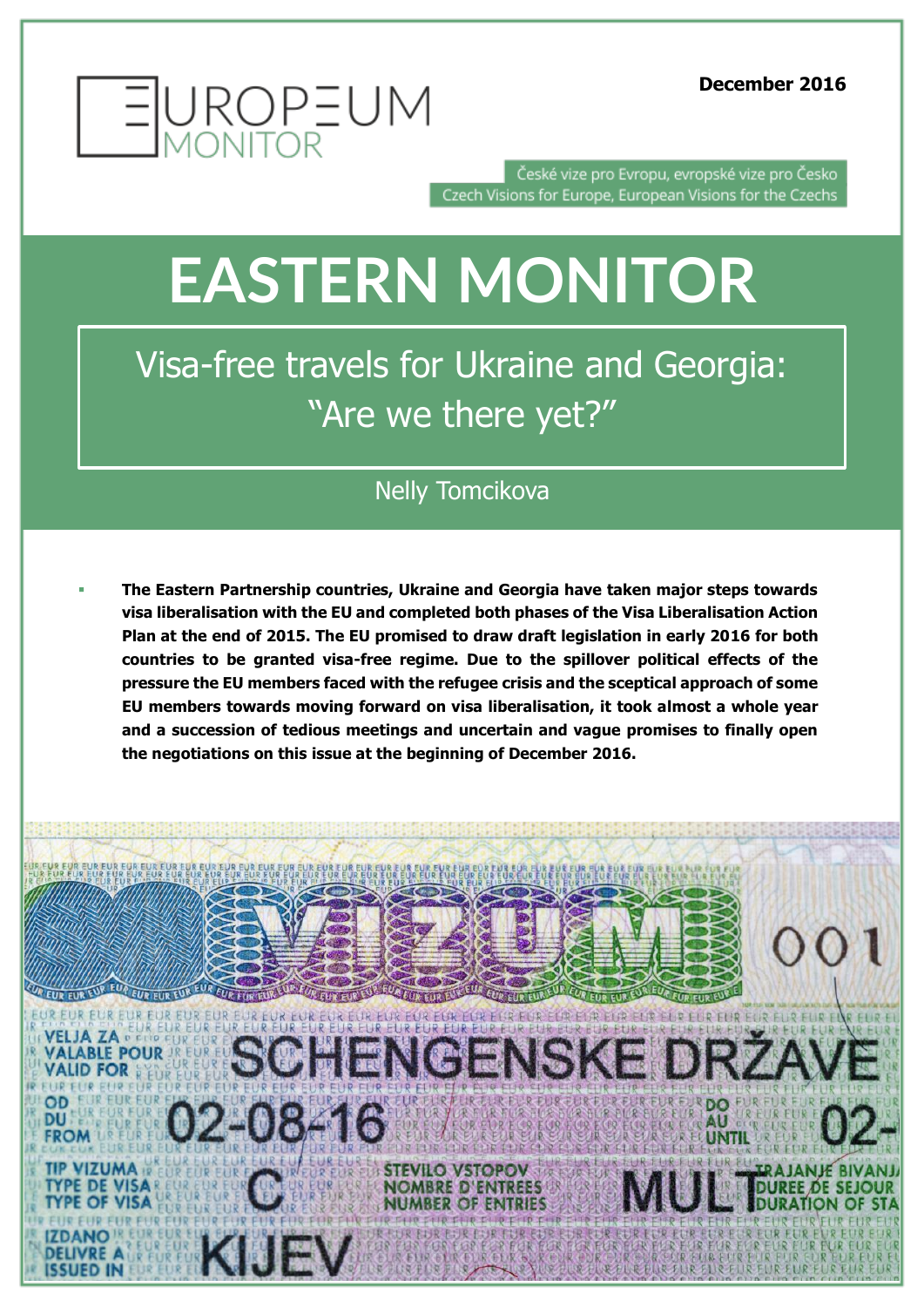#### **2**

# EUROPEUM

České vize pro Evropu, evropské vize pro Česko Czech Visions for Europe, European Visions for the Czechs

Visa liberalisation towards European Union neighbourhood countries has been one of the highest priorities for the EU. The visa liberalisation dialogues with its southern and eastern neighbour countries, based on the Roadmaps and Visa Liberalisation Action Plans (VLAP), started as a political and technical process and were launched alongside the partnership and cooperation agreements. The implementation of the Roadmaps and the VLAPs is central to a successful political association and economic integration process of candidate countries within the EU, but it is independent from the association process. The association agreements  $1$  stress the need for full implementation of the existing agreements on visa liberalisation, however, do not condition the ratification process to the fulfilment of visa liberalisation requirements.

The visa policy methodology of the Roadmap and VLAP sets several benchmarks, based on four blocks, that each country should adopt and implement in order to achieve visa-free travel. The negotiation blocks encompass reforms in the judiciary system, security policies, judicial cooperation with the EU on criminal matters, asylum policy, (illegal) migration policy, preventing and fighting organised crime, money laundering, terrorism and corruption, and also human rights and freedoms, and reforms in public order. The Roadmaps which applied to the Western Balkans, are based on a single phase process, while action plans, for Ukraine and Georgia on a two-phased approach. The two phases of the VLAP are defined as two levels of benchmarks, one "preliminary" that includes a calendar of planned legislation and reforms, and the second, "continuous" phase which monitors the actual implementation of agreed-upon provisions.

The European Commission regularly monitors the implementation of the conditions. It issues reports on visa

j

liberalisation progress that are the result of regular meetings between European Commission officials and representatives of the monitored countries. Once the required legislation is adopted, the European Commission, the European Parliament and the Council decide whether a partner country deserves to be upgraded to the next phase of the implementation process. This "political" process, which comes in addition to the technical one, means that once the European Commission recommends the launch of visa-free regime negotiations, the European Parliament and the Council should decide of the opportunity to do so based on political relations with the partner country. EU member states therefore control the political side of any decision-making in the field.

**"The main milestones of the visa liberalisation process so far are visa-free travels for the Western Balkans (apart from Kosovo) and the Republic of Moldova, the frontrunner among the Eastern Partnership countries in visa-free regime, who was granted the status in April 2014."**

Visa policy has proven to be an effective tool of leverage in providing support for the necessary reforms. It has achieved numerous developments since the first dialogue was launched in 2007 with Russia. The main milestones of the visa liberalisation process so far are visafree travels for the Western Balkans (apart from Kosovo) and the Republic of Moldova, the frontrunner among the Eastern Partnership (EaP) countries in visa-free regime, who was granted the status in April 2014<sup>2</sup>. Two other EaP  $countries<sup>3</sup>$ , Ukraine and Georgia who have taken major

 $1$  The EU-Georgia and EU-Moldova association agreements already entered into force in July 2016. The EU-Ukraine association agreement was rejected in a referendum by the Netherlands in April 2016 and is now pending final decision from the Dutch Government.

<sup>&</sup>lt;sup>2</sup> According to EU Border Assistance Mission to Moldova and Ukraine (EUBAM), there is a 99% increase in the use of biometric passports in Moldova and 35% increase in entries/exits in the two

years after visa liberalisation compared to the previous two years. A year after liberalisation, travel to the EU increased by 13 %.

 $3$  The EaP countries were among the first signatories of the Mobility Partnership, covering issues such as mobility, migration and asylum policy. So far, only three out of six EaP countries have been granted the VLAP. With Armenia and Azerbaijan, the EU works within the visa facilitation process and readmission agreements that simplify the visa application and readmission process. The EU-Armenia visa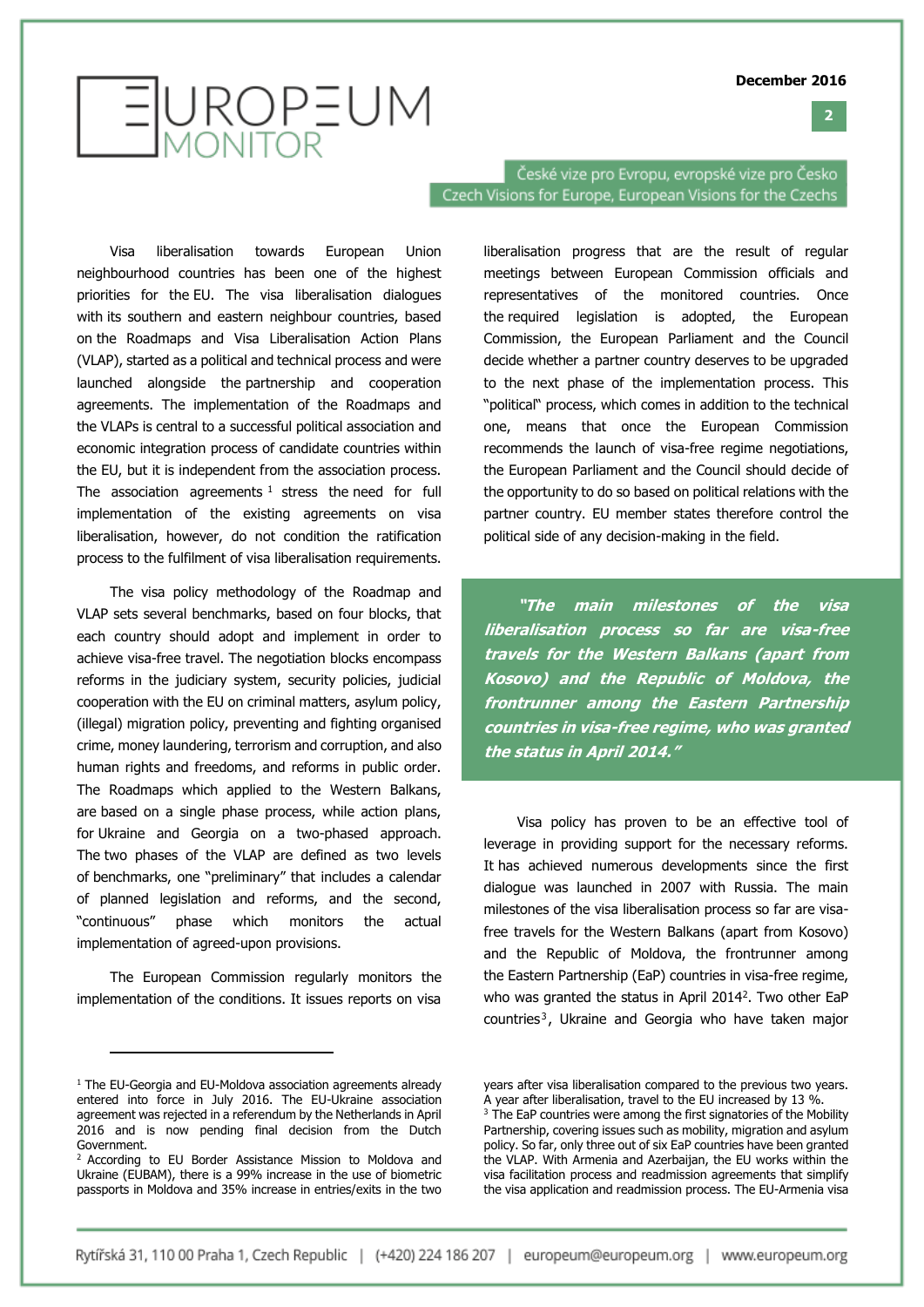**3**



České vize pro Evropu, evropské vize pro Česko Czech Visions for Europe, European Visions for the Czechs

steps towards visa-free travels and completed all benchmarks of the VLAP at the end of 2015, impatiently remained on the waiting list, expecting the EU institutions and member states to finally end a dispute over the full visafree regimes.

### The importance of (not) setting a precedent, or two.

Although the visa liberalisation dialogues are at the core of the EU common visa policy, the approach towards the states of the European Neighbourhood Policy (ENP) has been perceptibly different, and in this case far from following the "differentiated" and "merit-based" approaches enshrined in the ENP. Following the example of the Western Balkans countries, the EU was expected to take the same approach towards the EaP countries: visafree travel Roadmaps specifying the exact departure and destination point (a full visa-free regime). However, in order not to set a precedent based on the promise of a full visa-free regime under the association process included in the Western Balkans Roadmaps, the EU has instead put in place visa liberalisation *action plans* for EaP countries. Same intention, different wording.

**"With a two-phased process for the VLAP compared to one phase in the Roadmaps, the EaP action plans are also in nature much more complex, specific and far-reaching than the Roadmaps for the Western Balkans have ever been."**

j

In general, the visa liberalisation Roadmaps and action plans are similar, since both lead the partner countries through the visa liberalisation process toward visa-free regime travel. Nevertheless, unlike the EaP action plans, the Western Balkans Roadmaps are structured as a part of the overall EU policy towards the *candidate* and *potential* candidate that started visa liberalisation dialogues within the framework of accession negotiations under the stabilisation and association process. The action plans are also in nature much more complex (with a two-phased process for the VLAP compared to one phase in the Roadmaps), specific and far-reaching  $4$  than the Roadmaps for the Western Balkans have ever been. The VLAPs suggest the possibility of obtaining a visa-free regime, rather than a 100% assurance of full visa liberalisation (e.g. "setting out all the conditions to be met … before the possible establishment of a visa-free travel regime" or "initial impact assessment of possible future visa liberalisation")  $5$ . No possibility of obtaining a possibility to visa-free regime upon completion of benchmarks can be found in the Roadmaps.

**"Obtaining the visa-free regime for Moldova in 2014 was crucial for all the eastern neighbour countries, as it finally set a precedent and made more credible the technical approach of the European Commission toward the fulfilment of criteria."**

The questions of visa liberalisation and freedom of movement have been crucial for all EaP countries, especially Ukraine and Moldova which both neighbour EU member states and both depend on the border crossing

liberalisation negotiations were expected to be started in 2016, however, they will start not sooner than the next EaP summit in 2017. With Belarus, the negotiations on visa facilitation and readmission agreements started in 2014.

<sup>4</sup> E.g. effective implementation of the readmission agreements remains "an underlying condition for the continuation of the visa dialogue and is of paramount importance for the establishment of a sustainable visa-free regime" in the VLAP compared to Roadmaps

that takes into consideration "the conclusion by all countries in the region of a Community readmission agreement" when "setting up the methodology for the visa liberalisation process". See Visa Liberalisation with Serbia, Roadmap. [online]. Available at [http://www.esiweb.org/pdf/White%20List%20Project%20Paper%](http://www.esiweb.org/pdf/White%20List%20Project%20Paper%20-%20Roadmap%20Serbia.pdf) [20-%20Roadmap%20Serbia.pdf,](http://www.esiweb.org/pdf/White%20List%20Project%20Paper%20-%20Roadmap%20Serbia.pdf) p. 1.

<sup>5</sup> The Action Plan on Visa Liberalisation, EU-Republic of Moldova Visa Dialogue. Date of Issue: 16 December 2010, p. 1-2.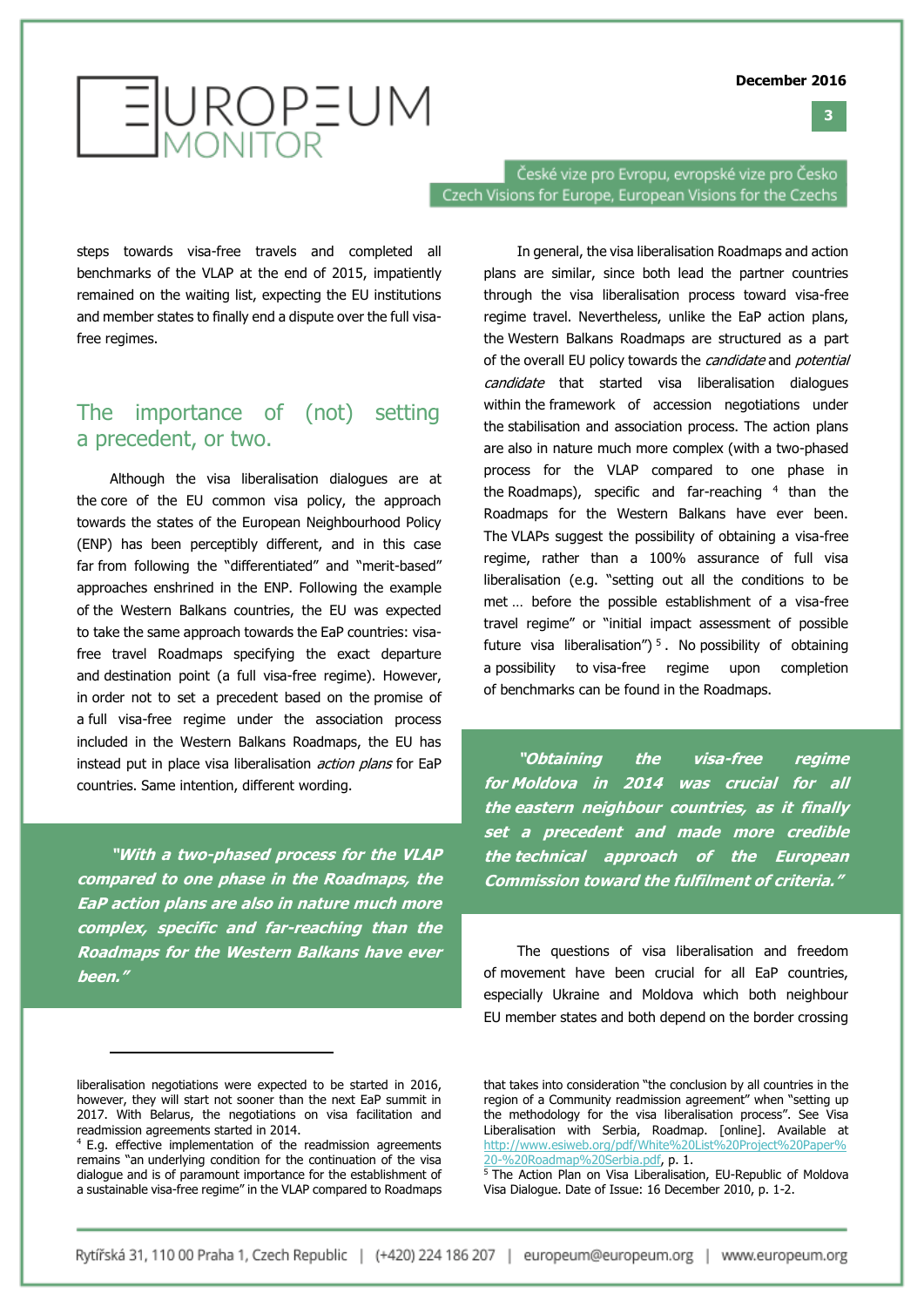**4**

# EUROPEUM

České vize pro Evropu, evropské vize pro Česko Czech Visions for Europe, European Visions for the Czechs

scheme with the EU members. Having been granted the VLAP in 2011, Moldova fulfilled all necessary requirements and had already completed the second phase of the process in mid-2012. Obtaining the visafree regime for Moldova in 2014 was crucial for all the eastern neighbour countries, as it finally set a precedent and made more credible the technical approach of the European Commission toward the fulfilment of criteria.

Nevertheless, the joy of setting a (Moldovan) precedent did not last for long. When the Western Balkan countries were later granted the visa-free regime, a lot of attention regarding this impact was focused on the increase of unfounded asylum applications, rather than the benefits of visa liberalisation for both sides. This rhetoric was also at play in the Moldovan case. The migration risk of Moldovans in the EU was and remains low and the number of asylum applications lodged by Moldova citizens is insignificant compared to other nationalities. Yet, Germany, France and Italy blocked the decision to lift the visas<sup>6</sup> for the other two EaP countries for almost a year after the proposal of the European Commission, until the keenly awaited agreement on a suspension mechanism was finally found on December 8 2016.

### Yes but No. Two steps forward, one step back.

Whereas the EU promised the possibility of visa liberalisation to the EaP countries upon completion of agreed benchmarks, which both Ukraine and Georgia already did<sup>7</sup>, adding these two countries to the list

j

of visa-free countries remained a problem for some EU member states. Since completing the VLAP benchmarks, Ukraine and Georgia had heard "Yes, but no" many times from Brussels. The European Commission and the European Parliament have been in general supportive of visa-free regime travel for both countries, but it was difficult for them to push negotiations if there was a lack of full consensus in the Council.

The European Commission proposed, already in April 2016, to the Council and the European Parliament to establish the visa-free regime. Later in the year, however, the Presidency of the European Commission stated at the Justice and Home Affairs Council meeting that there was "not yet enough support for adopting a mandate to start the negotiations with the European Parliament on the proposal regarding the visa liberalisation<sup>"8</sup>. The main concerns of Germany, France and Italy focused on the high level of corruption, illegal "tourists" traveling and working in the EU and organized crime. Given the current migration crisis, Berlin claimed that EU´s security could not be ensured and that an emergency brake, allowing member states to fight illegal migration, should be implemented. The latest data shows a 50 % decrease in the number of reported detections of illegal border-crossing at the EU border<sup>9</sup>. Moreover, detections of illegal border-crossing of Ukrainians reported by the countries on Eastern borders, decreased by 37 % compared to the data from 2015. Applications for asylum have decreased by 38  $%10$  and therefore represent only 2  $\%$ <sup>11</sup> of total applications for asylum in all of Europe.

 $11$  Ibid, p. 16.

<sup>6</sup> Germany, France and Italy account for more than 50 % of all target countries for asylum applications.

<sup>7</sup> Unlike Georgia, which started the visa liberalisation dialogue in the summer of 2012 and was presented the VLAP in only half a year later (February 2013), it took Ukraine eight years since the visa liberalisation dialogue was launched and six years since the VLAP was presented to get to the final progress report. Both EaP countries have met all proposed benchmarks at the end of 2015.

<sup>8</sup> Council of the European Union. Justice and Home Affairs Council, 09-10/06/2016. [online]. Available at

[http://www.consilium.europa.eu/en/meetings/jha/2016/06/9-10/.](http://www.consilium.europa.eu/en/meetings/jha/2016/06/9-10/) <sup>9</sup> European Border and Coast Guard Agency, Frontex. FRAN Quarterly, April-June 2016. ISSN 2363-0566. [online]. Available at [http://frontex.europa.eu/assets/Publications/Risk\\_Analysis/FRAN\\_](http://frontex.europa.eu/assets/Publications/Risk_Analysis/FRAN_2016_Q2.pdf) [2016\\_Q2.pdf,](http://frontex.europa.eu/assets/Publications/Risk_Analysis/FRAN_2016_Q2.pdf) p. 10.

 $10$  Ibid, p. 14.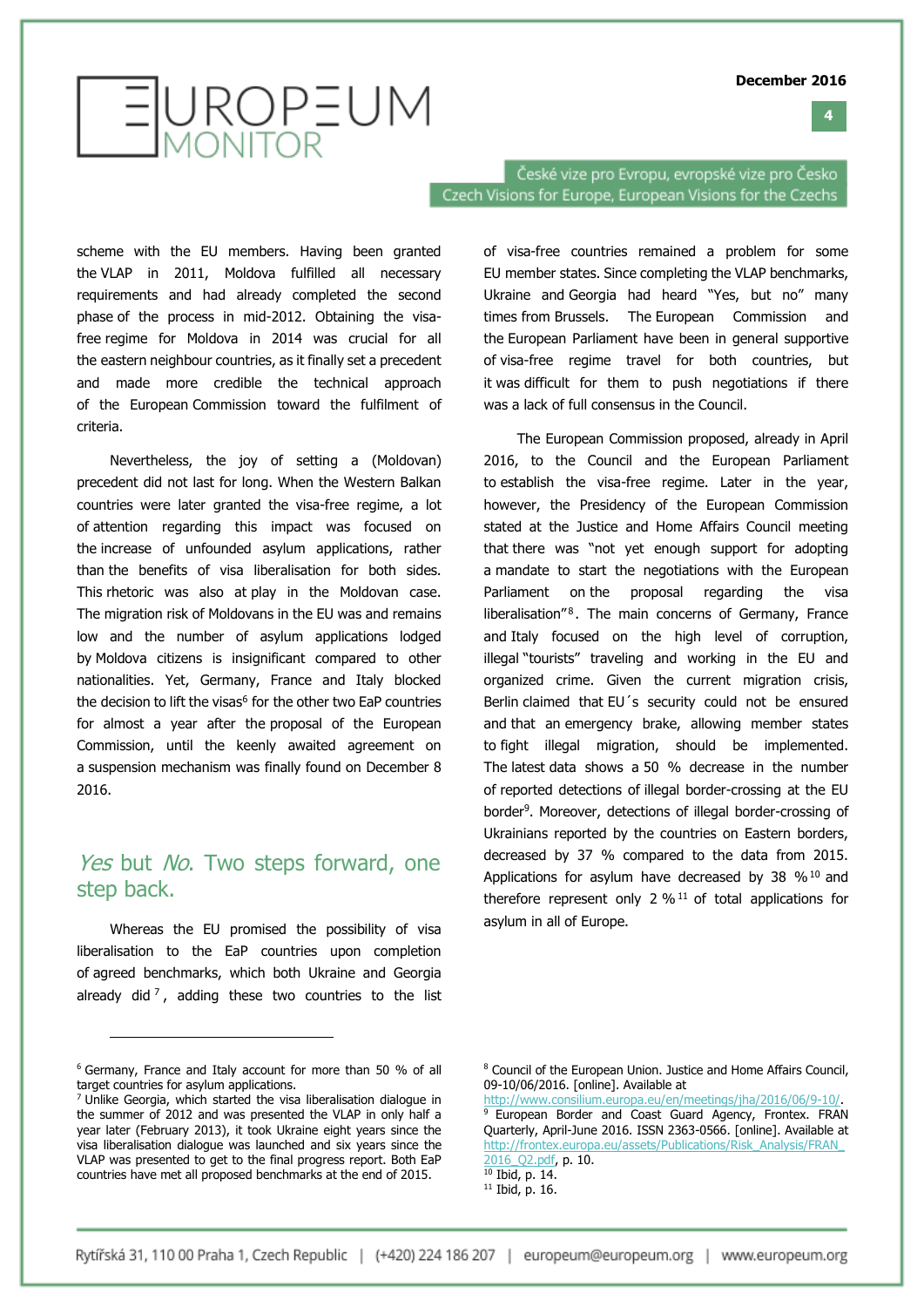**5**



**"The requested revision of the suspension mechanism was subject to further voting and thus delayed implementation of negotiations on visa liberalisation. The Permanent Representatives Committee meeting in November decided that the visa-free regime would enter into force only with a revised suspension mechanism attached to it."**

In September, the MEPs voted in favour of Ukraine´s visa-free travel in the Parliamentary Committee on Civil Liberties, Justice and Home Affairs; such initiative must however receive approval from the European Parliament in plenary. Another "Yes, but no" came in mid-November, when the Permanent Representatives Committee, on behalf of the Council, agreed to start a negotiation on visa liberalisation but with an additional condition: a new visa suspension mechanism. The visa suspension mechanism was already in force with the countries having a visa-free regime, but due to the migration crisis the EU members were calling for its revision $^{12}$ . The requested revision of the suspension mechanism was subject to further voting and thus delayed implementation of negotiations on visa liberalisation. The Permanent Representatives Committee meeting in November decided that the visa-free regime would enter into force only with a revised suspension mechanism attached to it.

Even the Ukraine-EU Summit held on November 24, which was anticipated to touch visa liberalisation issue, did not at all discuss visa liberalisation with Ukraine. As many times before, the EU congratulated Ukraine for the progress it had made on its ambitious reform process and limited itself to largely general wording, stating

České vize pro Evropu, evropské vize pro Česko Czech Visions for Europe, European Visions for the Czechs

> its happiness "that all EU Member States decided Ukraine is ready for a visa-free regime"<sup>13</sup>.

> **"The question is to what extent a delay in agreeing on an emergency brake or suspension mechanism was worth threatening relations with EU eastern neighbours. Blocking the implementation of the visa-free regime only increased the frustration and mistrust of candidate countries towards the EU, its decision-making process and its commitment to deliver on promises."**

> The final and promising "Yes" came with the latest inter-institutional consultations held on December 8, which concluded with a compromise on a visa suspension mechanism and ended the internal EU dispute over visa liberalisation. It is clear that amid the refugee crisis the EU must deal with – and any future prospects of a worsening of this situation, all kind of measures that seem to increase the security of its members are desirable. But the question is to what extent a delay in agreeing on an emergency brake or suspension mechanism was worth threatening relations with EU eastern neighbours, and even the internal stability and European orientation of these countries. Blocking the implementation of the visa-free regime on the basis of concerns that were already addressed in the VLAP conditions (in particular anti-corruption reforms or fighting organised crime) only increased the frustration and mistrust of candidate countries towards the EU, its decision-making process and its commitment to deliver on promises.

j

 $12$  The EU proposed to strengthen the existing suspension mechanism "by making it easier for member states to notify circumstances leading to a possible suspension, by enabling the Commission to trigger the mechanism on its own initiative and by tasking the Commission to send a yearly report to the European Parliament and Council on the continuous fulfilment of the criteria of visa-exempt third countries." More on Council of the European

Union. Regulation of the European Parliament and of the Council. 19 May 2016. [online]. Available at

[http://data.consilium.europa.eu/doc/document/ST-9117-2016-](http://data.consilium.europa.eu/doc/document/ST-9117-2016-INIT/en/pdf) [INIT/en/pdf.](http://data.consilium.europa.eu/doc/document/ST-9117-2016-INIT/en/pdf)

<sup>&</sup>lt;sup>13</sup> Council of the European Union. EU-Ukraine summit, Brussels, 24/11/2016. [online]. Available at [http://www.consilium.europa.eu/en/meetings/international](http://www.consilium.europa.eu/en/meetings/international-summit/2016/11/24/)[summit/2016/11/24/.](http://www.consilium.europa.eu/en/meetings/international-summit/2016/11/24/)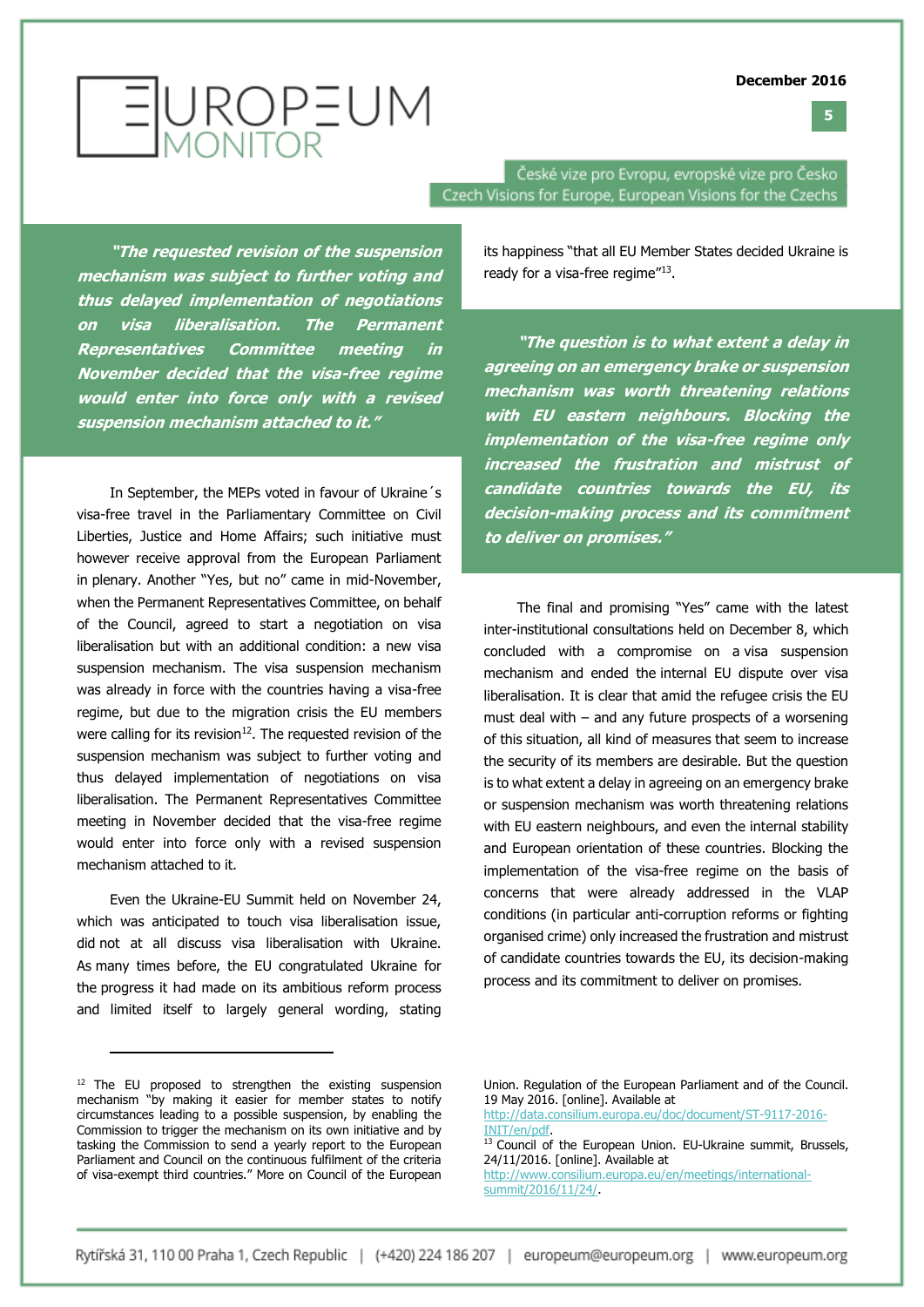



České vize pro Evropu, evropské vize pro Česko Czech Visions for Europe, European Visions for the Czechs

#### Conclusion: Almost there!

On the one hand, the visa liberalisation process with the Western Balkan countries and Moldova inspired and motivated Ukraine and Georgia to dutifully work on visa liberalisation, in order to meet the required criteria as soon as possible, as the promised carrot really seemed to be at the end of the EU stick. On the other hand, it also inspired a sluggish attitude in some EU member states, based on the experience of a number of asylum applications from Balkan countries and long queues at the EU-Moldova border.

Both Ukraine and Georgia have been at the heart of international tensions (annexation of Crimea, Russiabacked military unrest in the Eastern Ukraine, a five-day war between Tbilisi and Moscow) and of a geopolitical fight with Russia. Due to the uncertain future the EU is headed towards, its attractiveness has been substantially fading in neighbouring countries. The EU´s vague approach to visa liberalisation has been feeding Eurosceptic and populist sentiments in partner countries, leaving them at the risk of an increase of pro-Russian sentiments.

**"The latest agreement on visa suspension mechanism came at the eleventh hour, as a further delay in visa liberalisation for both EaP countries would most likely have had a serious political impact on EU-Georgia and EU-Ukraine relations."**

The latest agreement on visa suspension mechanism came at the eleventh hour, as a further delay in visa liberalisation for both EaP countries would most likely have had a serious political impact on EU-Georgia and EU-Ukraine relations. It would have sent the wrong message to both countries, and could have been recuperated by Russia in order to further decouple these countries from the EU and foster doubts about the value of a close association with the EU.

The formal approval<sup>14</sup> is still to come, but the EU should stay true to its final word and stick to it, especially given the real challenge that it faces in establishing cooperative security structures.

#### **Nelly Tomčíková**

She is a graduate in International and European Studies - Diplomacy at University of Economics and a graduate in Modern European Studies at University College London. She is interested in EU foreign policy, particularly towards Russia and Eastern Partnership countries, and cross-border cooperation in the EU neighbourhood.



Co-funded by the **Europe for Citizens Programme** of the European Union

<sup>14</sup> The regulation is still to be submitted to the European Parliament for a vote at the plenary session this week and to the Council for adoption. More on European Union External Action. Visa Suspension Mechanism: Council confirms agreement with Parliament. [online]. Available at

j

[https://eeas.europa.eu/headquarters/headquarters](https://eeas.europa.eu/headquarters/headquarters-homepage_en/16746/Visa%20suspension%20mechanism:%20Council%20confirms%20agreement%20with%20Parliament)[homepage\\_en/16746/Visa%20suspension%20mechanism:%20Co](https://eeas.europa.eu/headquarters/headquarters-homepage_en/16746/Visa%20suspension%20mechanism:%20Council%20confirms%20agreement%20with%20Parliament) [uncil%20confirms%20agreement%20with%20Parliament.](https://eeas.europa.eu/headquarters/headquarters-homepage_en/16746/Visa%20suspension%20mechanism:%20Council%20confirms%20agreement%20with%20Parliament)